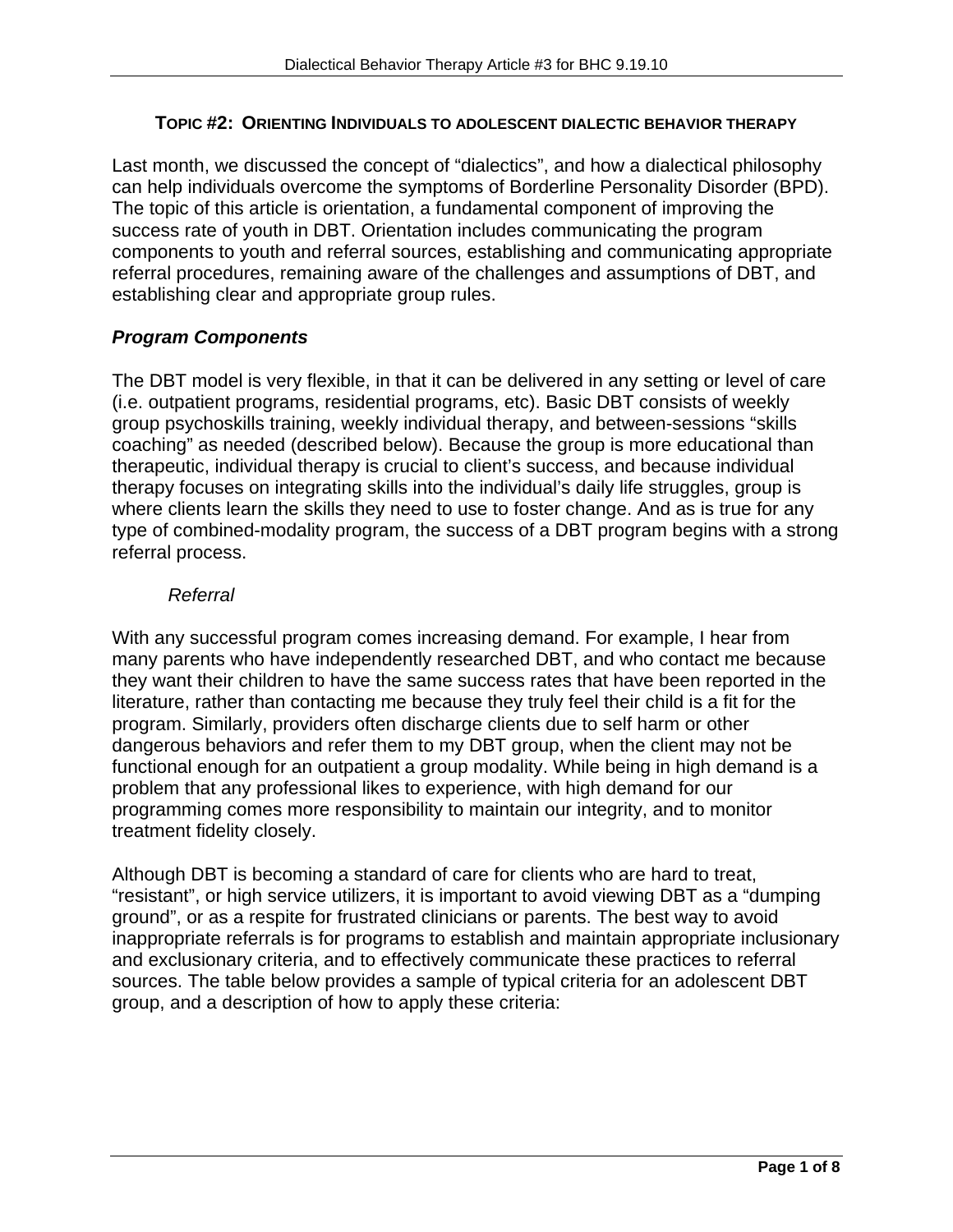| <b>Inclusionary Criteria</b>                 | <b>Exclusionary Criteria</b>                     |
|----------------------------------------------|--------------------------------------------------|
| Age 15-19                                    | Adults or pre-teens                              |
| Average or better IQ; Ability to think       | Below average IQ; inability to discuss and       |
| abstractly                                   | process abstract concepts                        |
| Voluntary participation                      | Involuntary participation                        |
| Ability to focus and delay impulses during   | Extreme impulsivity or hyperactivity that        |
| group                                        | prevents participation in a group setting        |
| Willingness and ability to share verbally in | Nonverbal/limited verbal skills; extreme         |
| a group setting                              | social anxiety/anger that inhibits participation |
| Secondary impulsive, self destructive        | Primary impulsive, self destructive behaviors;   |
| behaviors; Chronic suicidality or multiple   | Active suicidal plan and intent                  |
| treatment episodes                           |                                                  |
| Affective instability, anger management      | Inappropriate affect due to unmanaged mood       |
| problems or oppositional symptoms            | disorder; Violent or severe conduct              |
|                                              | disordered behaviors                             |
| Poor boundaries, lack of assertiveness       | Lack of ability to interact socially due to      |
| skills and inappropriate social interactions | Autism spectrum disorders or other primarily     |
| or relationships with peers                  | social disorders                                 |
| Dissociative behaviors due to trauma         | Lack of reality testing abilities due to active  |
| history, Acute Distress or PTSD              | psychosis that is not stabilized                 |

- 1. Age: One common mistake providers make in adolescent programming of any kind is to mix pre-teens with teens, or to place adolescents in adult programs. The drastic difference between a 12 or 13 year old and a 17 year old is not only frustrating for the clients but is also taxing for the clinicians. Similarly, placing a 17 or 18 year old with people facing mid life problems is limited in it's effectiveness. Ideally, providers should have a pre-teen, teen, young adult, and adult program to meet these different developmental needs. However, most programs do not have the resources to develop specialized programming, and therefore should limit the age range of their groups to what is clinically appropriate, rather than trying to accommodate inappropriate referrals.
- 2. Average or better IQ; bility to think abstractly: Many of the skills taught in DBT are very concrete, tangible skills that are easy to understand, practice and apply. However, the foundation of DBT is mindfulness (to be discussed in future topics), which can be frustrating for those unable to think abstractly. Similarly, acceptance is a practice encouraged in DBT, and is not easily adopted by those without abstract reasoning skills.
- 3. Voluntary participation: DBT requires a commitment to the program. The behavioral component of practice is what teaches individuals to generalize skills learned in therapy to all contexts and environments. Although involuntary clients may be appropriate for DBT, high levels of resistance and refusal to participate counteracts the focus on behavioral change, and lowers the productivity level of the group. Many clinicians assume that adolescents equal involuntary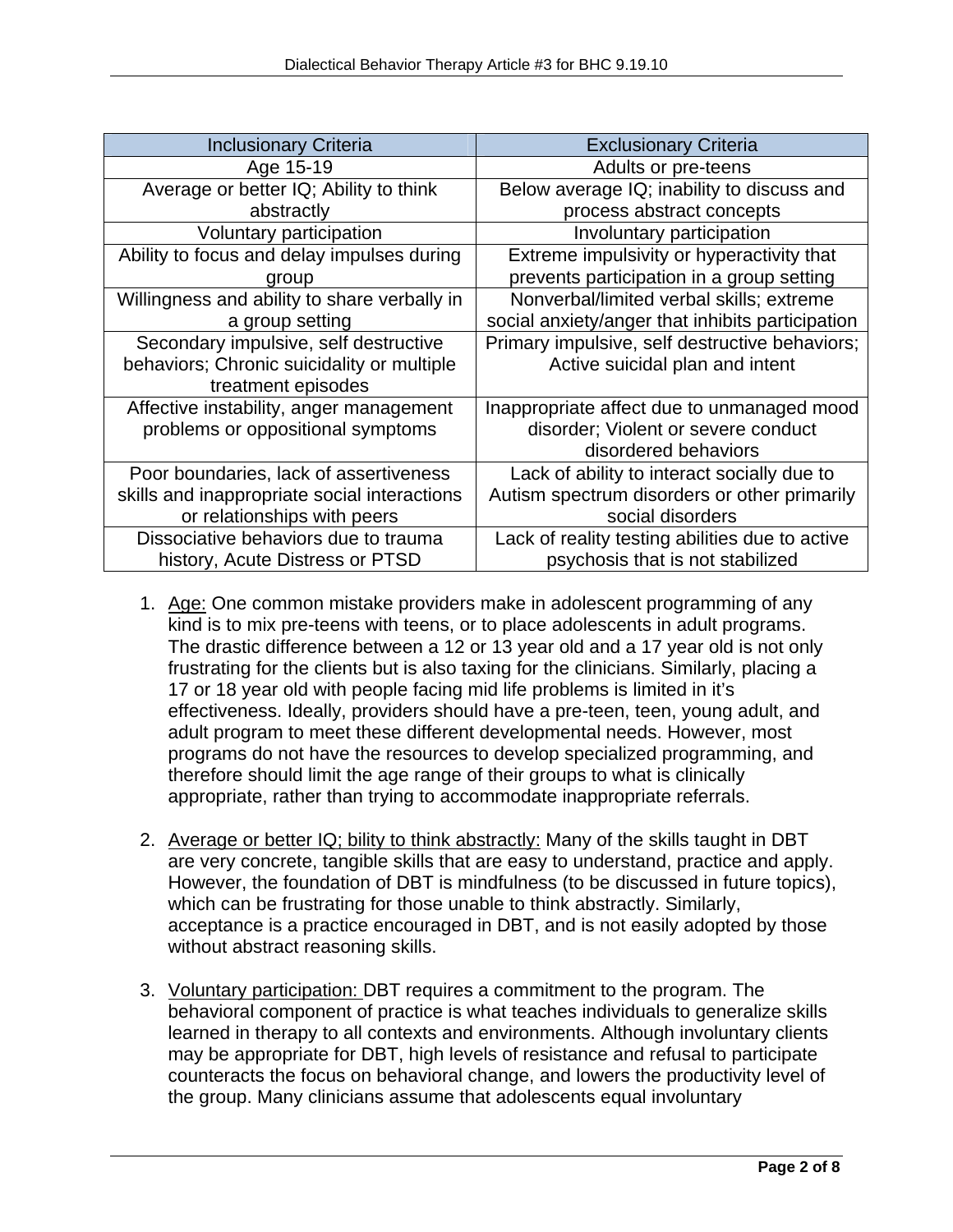participation. However, if the orientation process is done properly and the group is run so that the youth involved are enjoying it, voluntary participation becomes a rule not an exception. In addition, prescreening youth to ensure they want to participate reduces the frequency of inappropriate referrals, and makes the intake session go much more smoothly.

- *4.* Ability to focus and delay impulses during group: In any group modality, individual participants are not only responsible for themselves, but are also responsible for how their behaviors impact their peers. Because of this added responsibility, adolescents joining a DBT group should be capable of managing their impulsive behavior during group time, and must be easily redirected if they are off task or are struggling with impulsivity or urges to act out.
- *5.* Willingness and ability to share verbally: As mentioned earlier, DBT groups are not therapeutic in nature, but rather, are educational. The focus of a DBT group is skill development, rather than interpersonal sharing. Individual participants are expected to complete and share their homework weekly, and to participate in discussions and activities where skills can be understood, practiced, and assimilated.
- *6.* Secondary impulsive, self destructive behaviors; Chronic suicidality or multiple treatment epidsodes: 40% of adolescent inpatients report a history of self injurious behaviors (Darche, 1990). Adolescents with BPD or BPD traits will exhibit self-destructive behaviors such as cutting, bingeing/purging, substance use, aggression towards others, or suicidal behavior. These behaviors are secondary to the thoughts, feelings, and impulses inherent in BPD, rather than due to a primary disorder of substance use, conduct disorder, etc. Because of the popularity of DBT, desperate parents, caregivers, and clients themselves often view it as a solution. However youth may not be appropriate to the dynamics of the group if they do not exhibit these behaviors as a result of BPD symptoms, although most youth will present with co-occurring issues such as mood disorders, substance use disorders, or anxiety disorders (Darche, 1990; Favazza & Conterio; 1989 Favazza, 1996). It is up to the assessor to accurately determine the primary and secondary symptoms that youth are presenting with.
- *7.* Affective instability, anger management problems or oppositional symptoms: Similarly to self destructive behaviors, youth with BPD often act out their anger in response to painful emotions or sensitivity to rejection or criticism, and their moods can take drastic swings several times a day. This is not to be confused with bipolar highs and lows, anger towards authority, or severe conduct disorder, although these issues or diagnoses may be present as well. Youth must be functional most of the time, and when cycling through a bipolar manic and depressive episode, these symptoms could potentially take a client out of group for weeks, which is disruptive to the group's functioning level.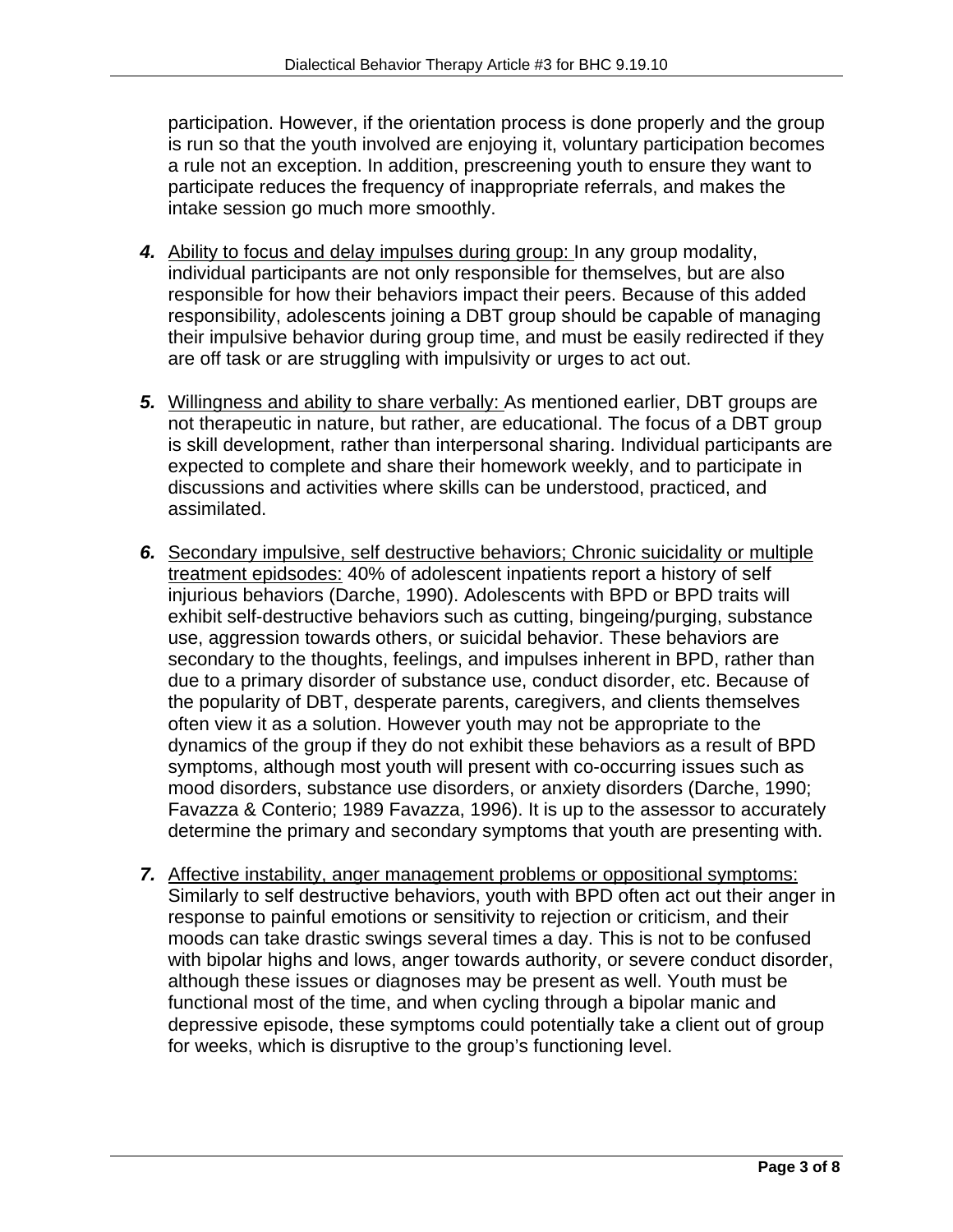- 8. Poor boundaries, lack of assertiveness skills and inappropriate social interactions or relationships with peers: Clients with autism spectrum disorders or social anxiety are often referred to DBT to learn social skills, and while this is taught in DBT, this is typically an inappropriate referral. For youth with BPD symptoms, social inadequacies are the result of low self worth, fear of abandonment, or rejection by peers due to BPD symptoms, and are likely to be a major concern, but are not *the primary* concern.
- *9.* Dissociative behaviors due to trauma history, Acute Distress or PTSD: There is a high comorbidity of (PTSD) and BPD (Favazza & Conterio,1989). However youth need to be capable of reality testing in order to fully participate in DBT. Paranoid ideation and dissociative responses are to be expected, and individuals providing DBT must learn and practice trauma informed care, in order to avoid retraumatization. However, actively psychotic individuals who are not stabilized will struggle to grasp the concepts of DBT, and will likely not be functional enough to practice the skills learned outside of group without assistance.

Although not all youth presenting for DBT will be appropriate, it is important to note that an alternative to the recommended model of DBT is to deliver the skills individually to clients if they are not appropriate for group, although this of course will reduce treatment fidelity. However with any treatment model, modifications are sometimes necessary in order to meet the needs of each individual. Many youth who do not meet the inclusionary criteria for a DBT program can benefit from individual DBT sessions, and deserve the opportunity to try DBT, particularly if other therapies have had limited success. When faced with the challenges of application, most of us are willing to sacrifice complete treatment fidelity in order to deliver the most appropriate care to our clients.

## *Challenges for providers considering using DBT*

Just as inappropriate referrals can be a challenge for providers, the intensity of a true DBT model can be difficult to maintain, especially in an outpatient setting, where practitioners work more independently and are concerned with billable hours. For example post training, professionals are expected to participate in regular consultation groups among a DBT team, which may be difficult to assemble, or to fit into a busy schedule. Below are some other challenges facing individuals wishing to deliver DBT.

*Training requirements:* Although the original DBT manual and other DBT resources are readily available for clinicians who have not been trained in DBT, one is not prepared to deliver DBT to this high risk population through self training. Instead, Marsha Linehan strongly recommends that providers of DBT get intensively trained. This can be difficult since intensive DBT trainings require a week-long commitment, and are only offered at specific times and locations throughout the country. In addition, a team of four or more individuals are usually required to register for the trainings. Alternatively, many professionals choose to attend smaller, more frequent and less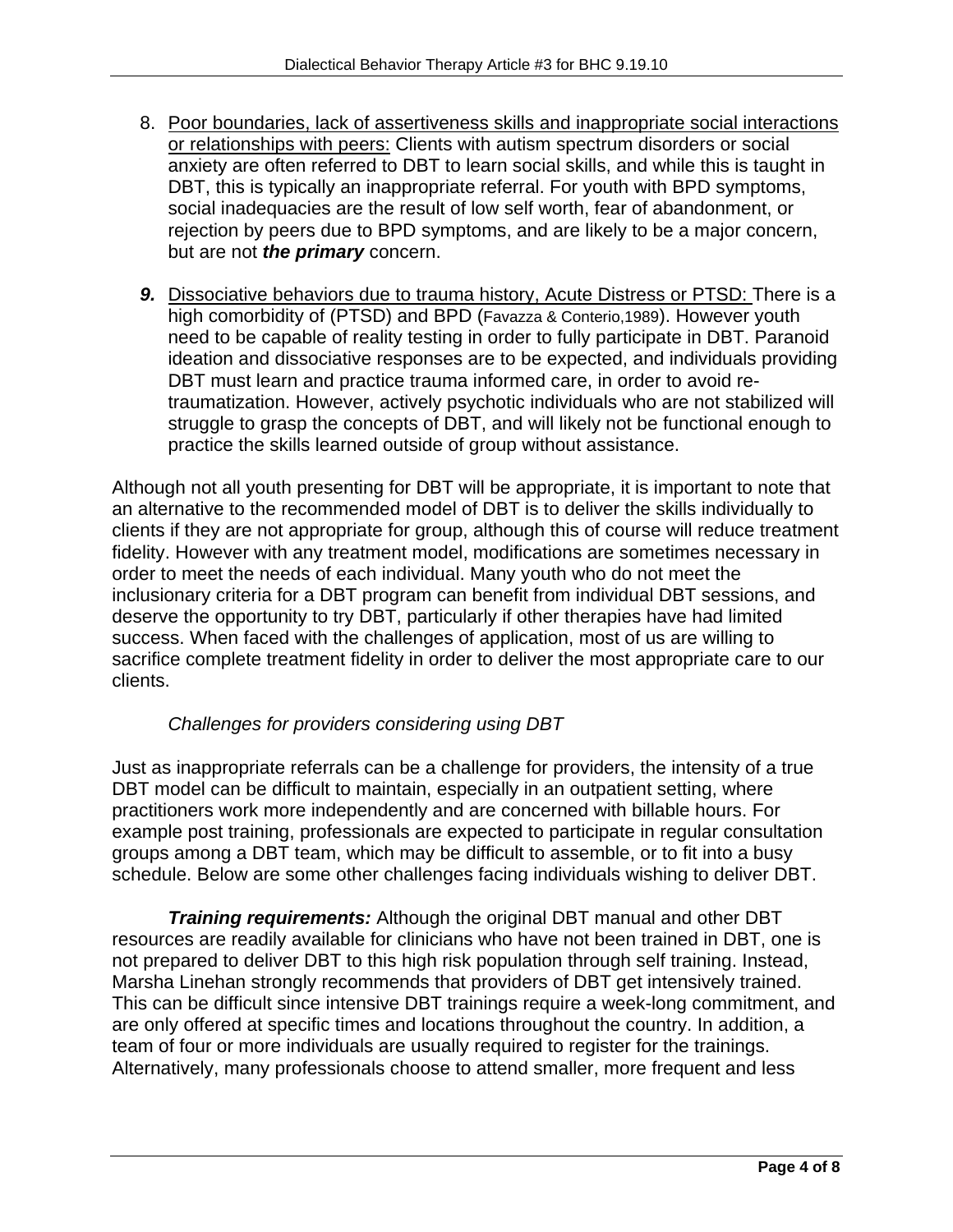intensive trainings to maintain competency in DBT. Having access to an intensively trained supervisor is ideal in cases where intensive training is not practical.

*High risk symptoms:* The risk factors present in youth receiving DBT are inherent in the disorder (i.e. substance abuse, bingeing/purging, unprotected sex, self harm, etc.). Professionals wishing to offer DBT must be properly prepared to handle these risks, to manage the behaviors appropriately in and out of session, and to monitor individual's safety at every encounter.

**Burn out:** Because of the nature of BPD, the burnout rate is high for professionals. There are many ways to avoid burnout, some of which are inherent in the DBT model. This topic will be discussed more in future series' topics.

 **Coaching Sessions:** In-between session coaching is expected in the DBT model, for non-emergency situations. This requires individuals who are DBT trained to be available to clients who call and request help with the skills they have learned, and that a check and balance system is in place to ensure coaching is implemented properly.

# *DBT Assumptions*

The challenges that we are faced with in delivering DBT are important to be aware of before and during program implementation. In addition, the DBT model includes eight assumptions about treatment that are important to be aware of, as they are intended to drive treatment planning (Linehan, 1993, see pgs. 106-108). Detailed explanation of these assumptions are beyond the scope of this topic, but they are mentioned here because of the importance of discussing them with those being oriented to DBT, and they will be referred to periodically throughout future articles. These assumptions are:

- Patients are doing the best they can
- Patients want to improve
- Patients need to do better, try harder, and be more motivated to change
- Patients may not have caused all of their own problems, but they have to solve them anyway.
- The lives of suicidal, borderline individuals are unbearable as they are currently being lived
- Patients must learn new behaviors in all relevant contexts
- Patients cannot fail in therapy
- Therapists treating borderline clients need support

These assumptions are a large part of what makes DBT vastly different from more traditional treatment models. For example, other models may label a client "resistant", however the DBT model encourages us to re-structure that belief to encompass the first assumption; that individuals are doing the best they can and want to improve. The dialectic in this however is that these same individuals need to do better, try harder, and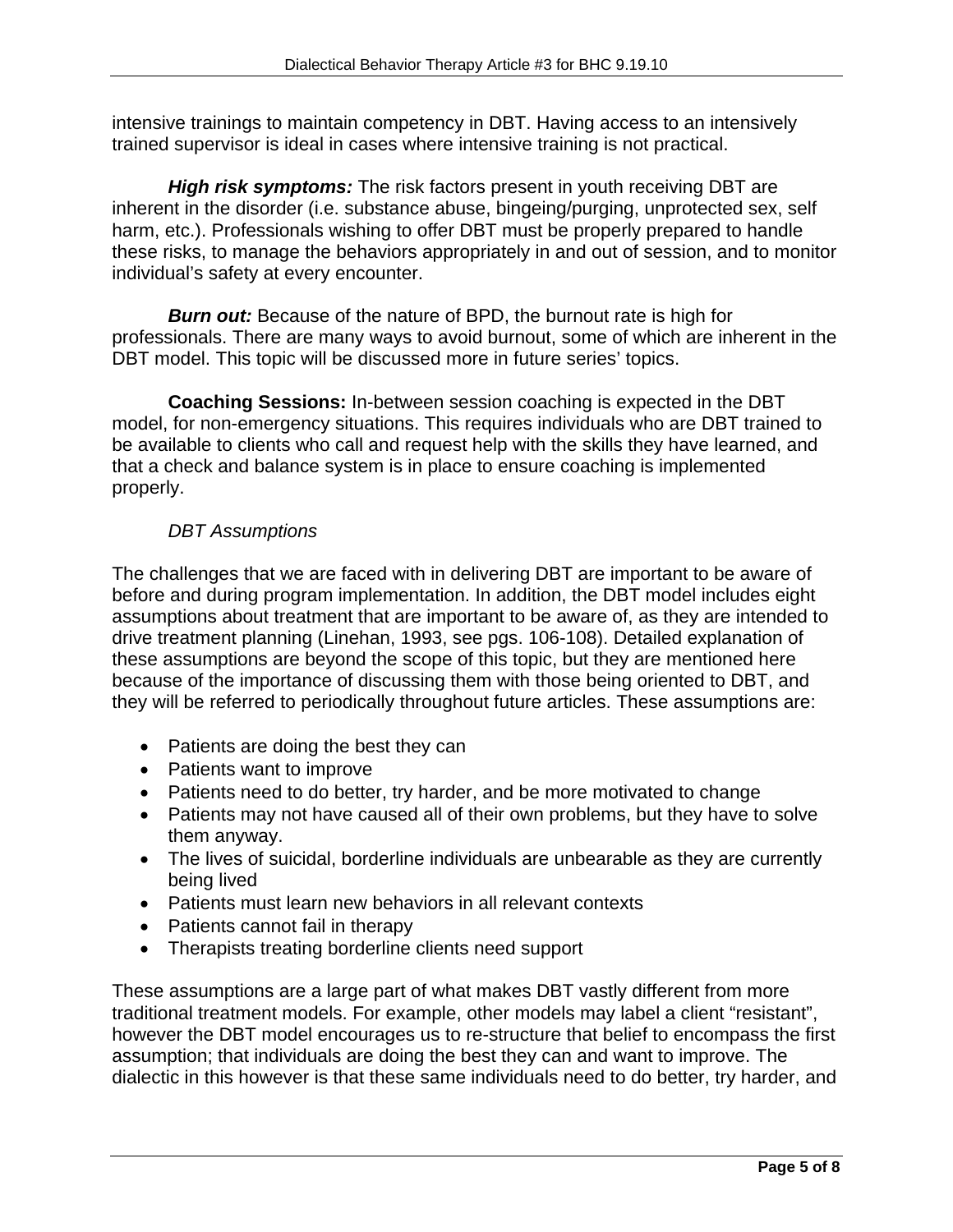become motivated if we are to see change occur. This assumption not only makes the client accountable for change, but also the provider.

## *DBT Group Rules*

A final crucial part of orienting individuals to DBT is the rules. As with any adolescent group, structure and consistency are crucial to ensure the group is safe and productive. For youth with the complex symptoms involved with BPD, orienting clients to the group rules and strategizing ways to help them be successful in following the rules is essential. Although Linehan provides a group rule sheet in her workbook (Linehan, 1993*b*), these rules are not sufficient for an adolescent population. For youth the rules must be clearer, more specific, and worded in a way that is appropriate to their development and to the typical challenges of adolescence. At the conclusion of this article is a sample of group rules developed by Psychological Service and Human Development Center (PSHDC) for the adolescent DBT group.

## **Summary**

It is important to note that the above description of orientation components in an adolescent DBT program is not all inclusive, but does provide readers with an understanding of some of the key factors necessary to begin and maintain such a program. Properly orienting youth, referral sources, and parents to what DBT is, what BPD is and how the skills help reduce symptoms, assumptions and expectations for the program, is vital to the success of each individual. In addition to orienting external participants, internal staff must be a part of the DBT team as well, and challenges facing those who provide DBT to youth must be acknowledged and monitored. Next month's topic will continue to examine some of these orientation components within the context of the first module of DBT, mindfulness.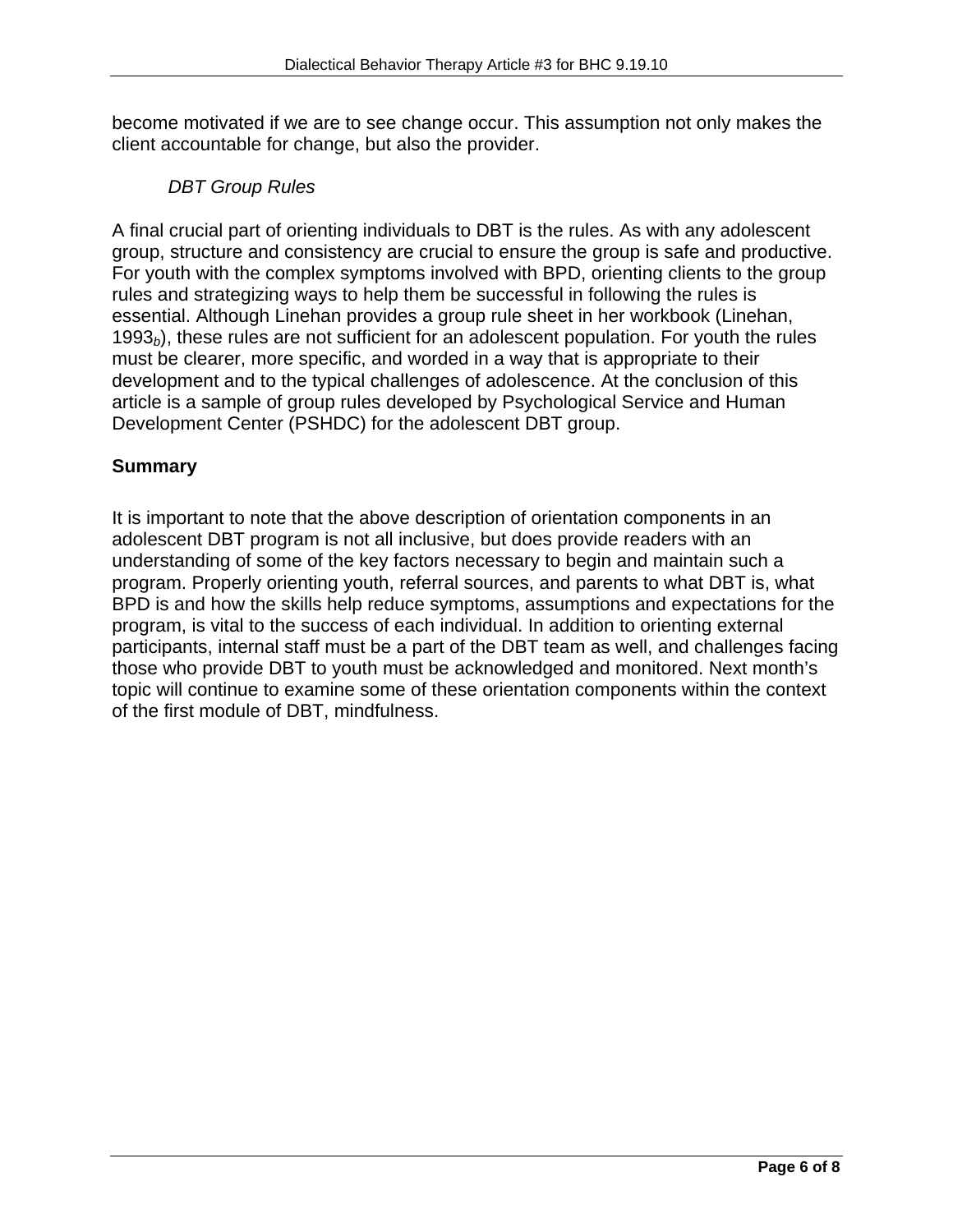#### **Adolescent DBT Group Rules**

The following group rules are from Linehan's workbook (Linehan, 1993<sub>b</sub>), however many have been added or modified to be more applicable to an adolescent population.

- 1. If you drop out of group or miss three consecutive groups without prior approval, you are out of group. Re-entry requires a meeting with the group leader to determine appropriateness for return.
- 2. Because DBT group is a skills training group, each person attending group must be in ongoing individual therapy.
- 3. No one is to come to group under the influence of drugs (Unless taken as prescribed by your doctor) or alcohol.
- 4. No one is to glorify self-destructive behaviors with other group members, in or outside of group sessions.
- 5. Information obtained during groups, including the presence of other group members is CONFIDENTIAL, and is not to be shared with anyone outside of group. If a group member becomes concerned about another group member while attending group, he/she should immediately discuss this with the group leader. The group leader must break confidentiality under specific, imminent life threatening situations (To be explained upon first meeting and after upon request).
- 6. If group members form private relationships outside of group, these situations MUST be addressed openly with the group leader.
- 7. Romantic relationships are NOT permitted between group members at any time.
- 8. Each person must come to group prepared with his/her binder, completed homework from the previous group, and a writing utensil.
- 9. Respect is MANDATORY. ALL group members and leaders must respect themselves and each other. This includes attention when others are speaking, responding when being spoken to, silencing and ignoring cell phones, and appropriate communication at all times.
- 10. There are no breaks from group unless there is an emergency situation.
- 11. Group members may use telephone consultation between groups if necessary and appropriate. There are 3 situations where telephone consultation is appropriate (Adopted from Alec Miller in live training May 2008):
	- a. A situation where you need coaching on what/how to use skills.
	- b. Sharing good news.
	- c. To help group relationships (ex. You are hurt/offended by something the group leader or a group member said or did).
- 12. Group members are expected to clean up after themselves at the end of group, before leaving the group room.
- 13. If you experience an emergency between groups, you should call 911, the emergency on-call person with PSHDC (215-540-5860), or your therapist's emergency on-call phone number and follow the directions to remain safe.
- 14. All group members must check in with the receptionist and wait in the waiting room for the group leader to call you in.